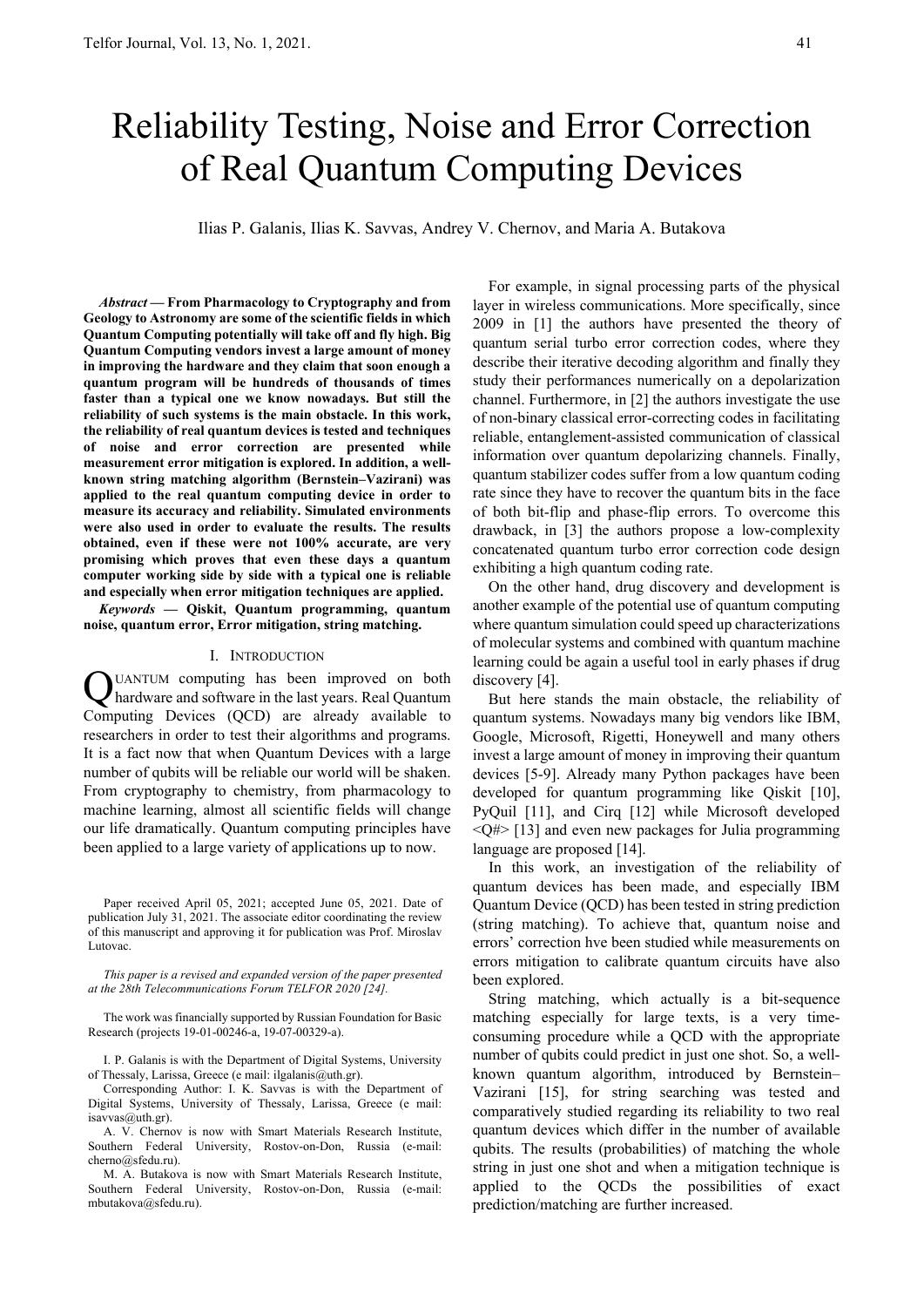The rest of the paper is organized as follows. A brief description of quantum programming is given in Section II. In Section III, techniques for quantum noise and error correction are presented while in Section IV measurement error mitigation is discussed. A prediction of a sequence of bits is implemented. Predicting a bit-sequence and the string matching technique is presented and discussed in Section V, and finally, Section VI concludes this work and introduces some suggestions for future work.

### II. QUANTUM PROGRAMMING WITH QISKIT

Basic information in a Quantum world is a qubit which is analogous to a classical bit but instead of being either 1 or 0, it can be  $|0\rangle$ ,  $|1\rangle$  or both. A qubit is actually a vector of the 2-dim Hilbert space as follows:

$$
|0\rangle:\left(\begin{matrix}1\\0\end{matrix}\right), |1\rangle:\left(\begin{matrix}0\\1\end{matrix}\right)
$$

The interesting thing here is that the qubits could be in a super-position according to the following equation which means that at any time a qubit can be either 1 or 0 with equal probabilities.

$$
|\psi\rangle = a|0\rangle + b|1\rangle = \begin{pmatrix} a \\ b \end{pmatrix}, |a|^2 + |b|^2 = 1
$$

where *a* and *b* are complex numbers  $(\pm 1/\sqrt{2})$ .

Combining more than one qubit, for example 2 qubits, they produce a 4-dim space applying the Kronecker (tensor) product:

$$
|00\rangle: \begin{pmatrix} 1 \\ 0 \end{pmatrix} * \begin{pmatrix} 1 \\ 0 \end{pmatrix} = \begin{pmatrix} 1 * \begin{pmatrix} 1 \\ 0 \end{pmatrix} \\ 0 * \begin{pmatrix} 1 \\ 0 \end{pmatrix} \end{pmatrix} = \begin{pmatrix} 1 \\ 0 \\ 0 \end{pmatrix}
$$

This means that by combining 3 qubits they produce an 8-dim space, 1,000 qubits approximately  $10^{30}$ -dim space(!), and so on.

A graphical representation of qubits can be shown by using a Bloch Sphere as in Fig. 1.



Fig. 1. Bloch sphere.

Qiskit [7] is a python package from IBM which supports quantum programming on both simulated and real device environments. A built-in function in Qiskit can apply all the kinds of transformations on qubits and create quantum registers and circuits. In addition, connecting with IBM real devices one can execute quantum programs in the real world. It is very important that always a quantum device operates with a classical computer. When a quantum circuit is executed in order to store the qubit states, the corresponding number of bits are needed to store them as follows:

| from qiskit import *              |
|-----------------------------------|
| $Q =$ Quantum Register(N)         |
| $C = Classical Register(N)$       |
| $circuit = Quantum Circuit(Q, C)$ |
| $circuit-measure(Q, C)$           |

In this work, for all the experiments Python programming language using the Qiskit package with Jupyter Notebook (Anaconda 3) [16] was used.

The most used quantum gate is probably the Hadamard gate. It operates on a single qubit and puts it on a hyperposition being both 0 and 1 at the same time. The Hadamard gate can be represented as the matrix:

$$
H = \frac{1}{\sqrt{2}} \begin{pmatrix} 1 & 1 \\ 1 & -1 \end{pmatrix}
$$

For example, applying the Hadamard gate to qubit |0> the result is as follows:

$$
\frac{1}{\sqrt{2}}\begin{pmatrix} 1 & 1 \ 1 & -1 \end{pmatrix}\begin{pmatrix} 1 \ 0 \end{pmatrix} = \frac{1}{\sqrt{2}}\begin{pmatrix} 1 \ 1 \end{pmatrix} = \frac{|0\rangle + |1\rangle}{\sqrt{2}}
$$

Using the property of Hadamard gate, a very interesting and useful example is to produce random numbers which play an important role in telecommunications [17] and in many other applications, like games, cryptography, simulations and so on. The existing techniques which produce random numbers actually are producing a pseudosequence of them. Quantum computing can offer a real random number generator just because of its nature. Just put a qubit in a hyper-position and measure its state. For example, to produce a sequence of random numbers in the range  $[a,b)$  we just need a quantum register of  $log_2(b-a)$ qubits and put them in a hyper-position (Hadamard Gate) as shown in Fig. 2 and Listing 1 (the example stands for  $a=0$ , *b*=8).



Fig. 2. Quantum circuit to produce a random number between  $a=0$  and  $b=7$ .

And that's it. A totally random number has been produced and if we repeat the above procedure a sequence of totally random numbers will appear. And this is that simple as the nature of a qubit in a hyper-position where the possibility to be 0 or 1 is 50%. But in a real device things are slightly different (Listing 2).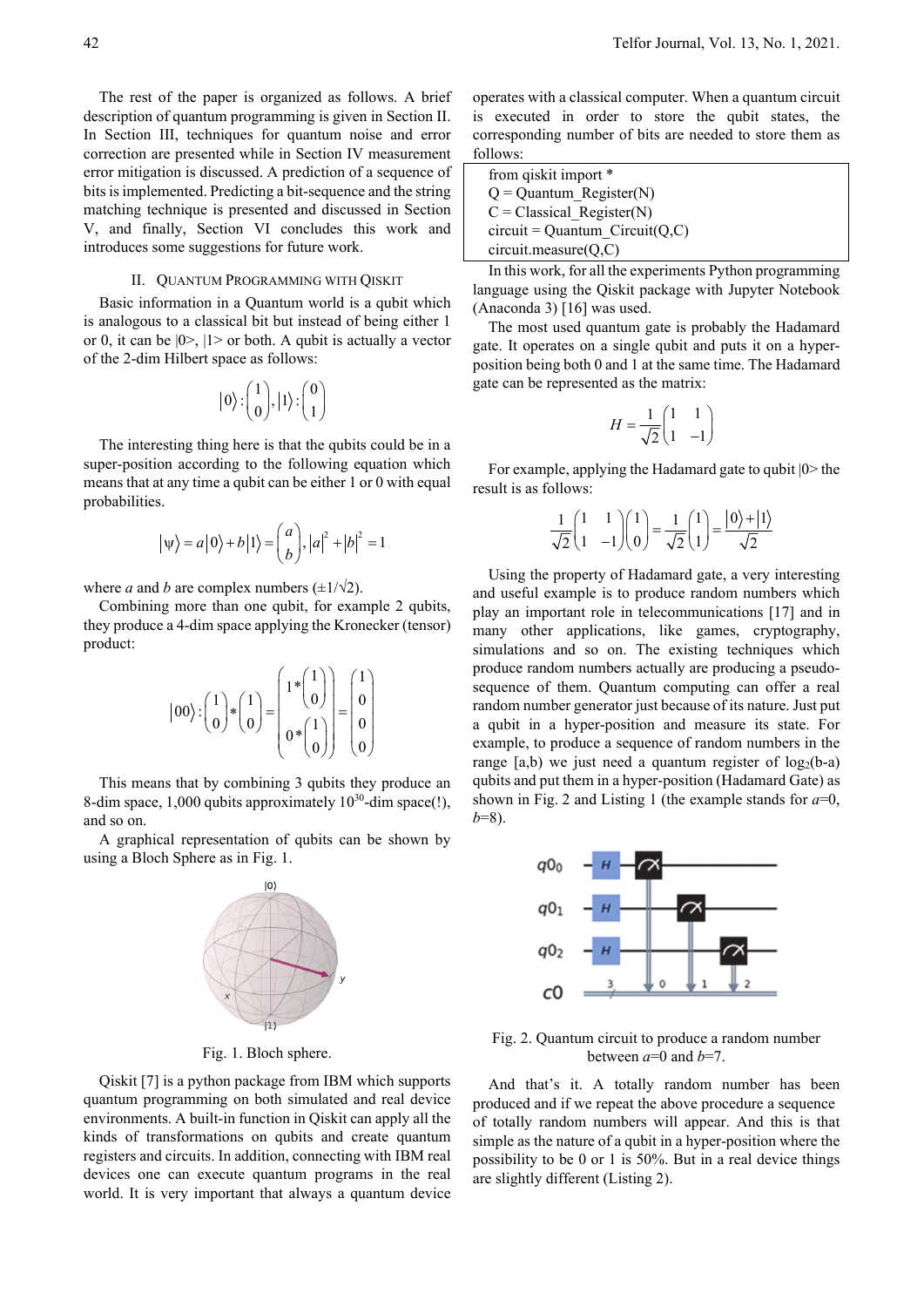| $n = log(b-a, 2)$                                |  |  |
|--------------------------------------------------|--|--|
| $qr = Quantum Register(n)$                       |  |  |
| $cr = Classical Register(n)$                     |  |  |
| $circuit = QuantumCircuit(qr,cr)$                |  |  |
| circuit.h(range(n)) # Hadamard gate              |  |  |
| circuit.measure(qr,cr) # measurement             |  |  |
| $simulator = Aer.get backend('qasm simulator)$   |  |  |
| $execute(circuit, backward = simulator)$         |  |  |
| $result = execute(circuit, backend = simulator,$ |  |  |
| $shots=1).result()$                              |  |  |
| random number=result.get counts(circuit)         |  |  |
| print(random number)                             |  |  |

LISTING 2: PRODUCING A RANDOM NUMBER (IBM REAL QUANTUM DEVICE)

| IBMQ.load account()                                  |
|------------------------------------------------------|
| $provider = IBMQ.get provider('ibm-q')$              |
| $qcomp = provider.get backward('ibmq 16 melbourne')$ |
| $job = execute(circuit, backward=qcomp, shots=1000)$ |
| $result = job.result()$                              |
|                                                      |

The output is that all possible combinations could appear and their possibilities are as in Fig. 3. Of course, the possibilities differ each time the program runs; therefore one can always pick the number with the highest or lowest probability and that's it! In this case, the reliability of a QCD is not an issue. On the other hand, when a QCD tries to predict a string, things change. Then the reliability is the main issue so the quantum noise has to be removed and the error correction is now crucial.



Fig. 3. Possibilities of random number production in a real quantum device.

## III. QUANTUM NOISE AND QUANTUM ERROR **CORRECTION**

Error correction is a major problem for all information processing systems and whenever possible we are building systems that avoid noise completely [18]. Error correction is not really an issue for classical systems since the two states of a classical bit (0 and 1) are so fundamentally different that the probability of happening something like this is negligible [19]. Unfortunately, that is not the case for quantum systems. It is unrealistic to think that it is possible to prepare a qubit precisely in a particular state or apply a certain gate to it that will exactly transform its state into a certain outcome. There are enough reasons that errors occur in quantum computers. The first one is decoherence. Since the quantum system is not perfectly isolated from its environment (assuming that it was, we could neither manipulate nor measure it), over time, information from the system is lost towards the environment. A simple example in quantum computing terms is that if we initialize a qubit in |1⟩ it tends to changing into |0⟩ over time. Sources of noise are random driving forces from the environment (Brownian motion), interactions that produce entanglement between the system and the environment and statistical imprecision in the experimental controls on the system (e.g., timing errors and frequency fluctuations) [20]. Therefore, it is useful to make a distinction between logical qubits (perfect qubits that behave ideally) and physical qubits (qubits that are vulnerable to external sources of noise). From the above, we can conclude that quantum computers require Quantum Error Correction (QEC) in order to be functional. The main idea behind QEC is redundancy. By adding some redundant information to a qubit, even if noise alters its state, we could "decode" that information to gain qubit's pre-altered state. The implementation of redundancy faces obstacles due to the quantum nature of the system:

- Checking for errors is problematic since we cannot measure a qubit without making it collapse and therefore destroy its state.
- No cloning theorem: It is impossible to create an identical copy of an arbitrary unknown quantum state.
- Errors are continuous: A continuum of different errors may occur on a single qubit. Determining which error occurred in order to correct it would appear to require infinite precision, and therefore infinite resources. [18]
- Bit flips are not the only errors. Phase errors (e.g.  $|0\rangle + |1\rangle$  to  $|0\rangle - |1\rangle$  are just as damaging [19].

Fortunately, there are ways to overcome all these problems. Quantum error Correction codes have been developed over the years. Some of these codes are:

- *Bit flip code (three-qubit bit flip code)* [21]: Encodes a single qubit state  $a|0\rangle + b|1\rangle$  into  $a|000\rangle + b|111\rangle$ . Through measurements we can determine what kind of error occurred and correct them.
- *Sign flip code*: solves the phase errors occurring in quantum circuits. Encodes logical qubit  $0$  into  $| +$  $\vert +\vert$  and logical qubit 1 into  $\vert --\vert$
- *Shor code* [22]*:* A combination of the bit flip code and sign flip code. At first, physical qubit 0 is encoded into  $| + + + \rangle$  and physical qubit 1 into  $|---\rangle$ . Then each of these physical qubits are encoded as follows:  $|+\rangle$  into  $(|000\rangle + |111\rangle)\sqrt{2}$ and  $|-\rangle$  into ( $|000\rangle - |111\rangle$ ) $\sqrt{2}$ . In conclusion: Logical qubit  $0 =$

 $((|000\rangle + |111\rangle) (|000\rangle + |111\rangle) (|000\rangle + |111\rangle)) / (2\sqrt{2})$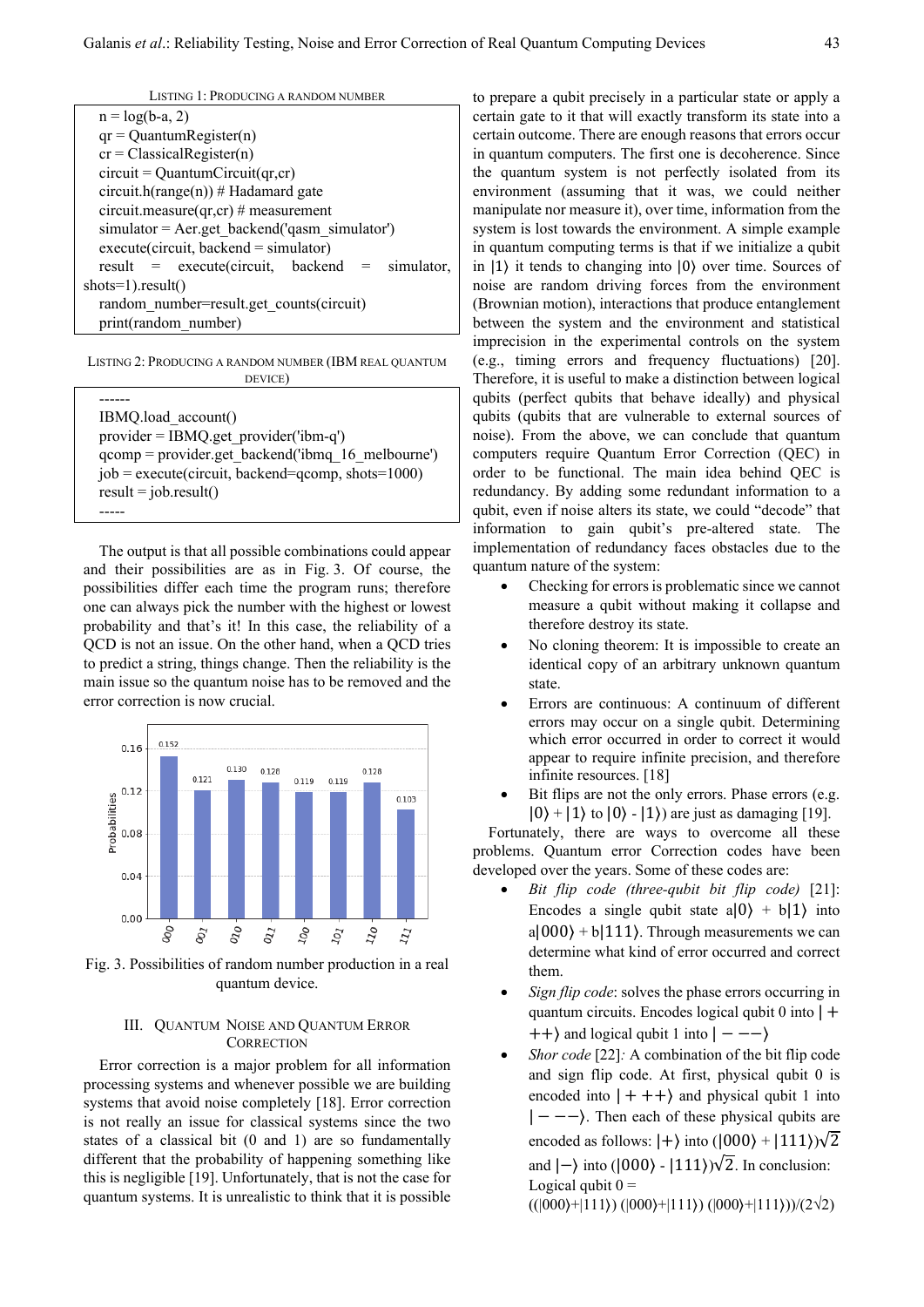Logical qubit  $1 =$  $((|000\rangle - |111\rangle) (|000\rangle - |111\rangle) (|000\rangle - |111\rangle)) / (2\sqrt{2})$ 

## IV. MEASUREMENT ERROR MITIGATION IN QISKIT

Qiskit's measurement error mitigation focuses, as its name suggests, on errors occurring in measurements. During the measurement of a circuit of the size of *n* qubits the possible outcomes are  $2<sup>n</sup>$  bit strings. By preparing all the possible  $2^n$  basis states and measuring them, we can determine the probability for each outcome [23]. Then we can store these outcomes in a matrix and use them in order to calibrate our circuit. The overall procedure adopts a linear algebraic approach in its core in order to mitigate the errors. In order to explain this procedure, we define it as:

- 1. **C**<sub>noisy</sub>: A matrix containing the counts of each outcome pre-calibration
- 2.  $M$ : The calibration matrix
- 3. **C**<sub>ideal</sub>: A matrix containing the ideal outcomes for the circuit given that no errors occurred when measured.

From the above, we can conclude that:

$$
C_{noisy} = M \ C_{ideal}
$$

The unknown factor in this given problem is  $C_{ideal}$ . By solving the above equation, the matrix of ideal outcomes is as follows:

$$
C_{ideal} = M^{-1} \ C_{noisy}
$$

where  $M^{-1}$  is the inverse calibration matrix  $M$ . So, the describing algorithm could be:

- 1. Write the counts dictionaries as column vectors.
- 2. Run a series of calibration circuits on real devices in order to define what is noise and what is not.
- 3. Use the data from the calibration circuits to filter out the errors from the circuit we want to run.

As an example, a 4 qubit circuit was created, as shown in Fig. 4 in which the measurement error mitigation technique is applied.





Fig. 4. Noise example circuit.

Running the example circuit on a simulator, the outcome is as shown in Fig. 5.

The same circuit when run on the IBM ibmqx2 quantum device, returns each possible bit string as a result though it is clear that the correct answers are those with the higher probability (Fig. 6).

 In addition, from Fig. 7 it is clear that though there is still a small amount of noise, most of the measurement errors are eliminated completely and that the probability of measuring the correct answers, which are the bit's sequences 0000 and 1111 changed from 0.393 to 0.494 and from 0.316 to 0.442 respectively, approaching the ideal results for the example circuit as shown in Fig. 5.



Fig. 5 Possible outcomes for the example circuit (simulator).



Fig. 6. Possibilities for the example circuit (real quantum device ibmqx2).

Since we implement a 4-qubit circuit, there must be 24 =16 different calibration circuits, one for each different basis state. Using the outcomes of the calibration circuits, noise is filtered out from our example circuit as shown in Fig. 7.



Fig. 7. Comparison of the example 4-qubit circuit before and after calibration.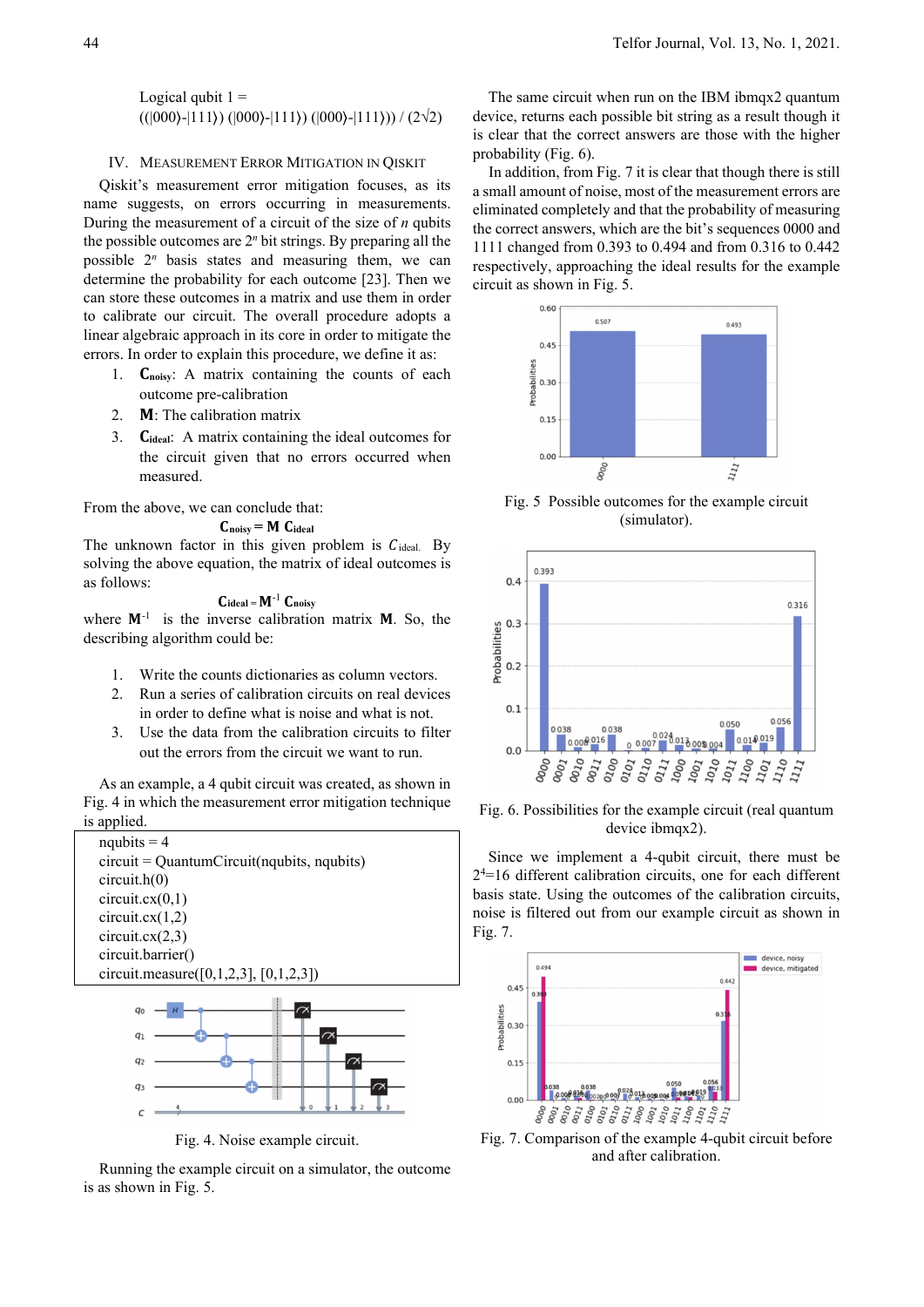#### V. PREDICTING A SEQUENCE OF BITS

Let us assume that a sequence of two bits,  $s = \{1,0,1\}$  is to be predicted by a QCD. In common programming there are 8 states that have to be examined and this gives a worst case of 8 searches. Normally, in just one search a QCD should guess the secret sequence applying the Bernstein - Vazirani algorithm [12] (which is straightforward and relatively simple) as it is presented in Algorithm 1 and implemented in Listing 3.

Algorithm 1: Bernstein-Vazirani Algorithm

- 1. Put n qubits in state |0>
- 2. Put these qubits to hyper=position (Hadamard gate/transform)
- 3. Perform a controlled negation to all of them (Cx gate)
- 4. Again, put the resulting sates of qubits to hyperposition
- 5. Measure on the standard basis ( $\{|0\rangle, |1\rangle\}$ ) the circuit

Since the controlled negation gate requires an additional qubit, the number of required qubits for a sequence of n bits is  $n+1$ . Assuming that only 5 qubits are available (IBM Quantum Device – ibmq\_16\_melbourn) it is obvious that, in order to be as accurate as possible, only parts of 4 bits will be searched at a time, so in this case, 4 qubits are needed since  $s = \{1,0,1\}$ . Algorithm 1 is implemented as in Listing 3, producing the circuit as in Fig. 8.

LISTING 3: BERNSTEIN - VAZIRANI ALGORITHM





Fig. 8. Circuit for Bernstein - Vazirani Algorithm.

The output again is a sequence of possibilities (Fig. 9), but the good news is that the secret sequence of bits presents the highest possibility 63.6% while the second highest is only 18%. This is a very promising result and led this work further, to try to guess a secret text (a string of characters). Since the same QCD is used (IBM Quantum Device – ibmq 16 melbourn) with 5 available qubits, special treatment has to be made for each 8bit character of the string dividing it into two substrings, each one of them containing 4bits, and after applying the technique, merge them to one to produce the character to be predicted.

The next step is to search a character *secret* string, in this case S='Hi there!'. In order to do that, the same technique as the one described previously is applied, while splitting each character into two 4-bit substrings since a 5 qubit circuit was used (Algorithm 2). Part of the code is presented in Listing 4.



Fig. 9. Probabilities produced trying to guess  $S = \{101\}$ .

#### Algorithm 2. Searching a string

- 1. Input a string s and split it to characters x
- 2. For each character x
- 3. Covert it to number nx
- 4. Convert it to binary bnx
- 5. Discover/guess binary number b\_isit as described in Algorithm 1
- 6. Convert it to decimal d\_isit
- 7. Convert it to character is\_x

#### LISTING 4: SEARCHING A STRING

| # Bernstein - Vazirani algorithm                                                   |
|------------------------------------------------------------------------------------|
| import binascii                                                                    |
| def text to bits $#$ converts text to bits                                         |
|                                                                                    |
| def text from bits $#$ convert bits to text                                        |
|                                                                                    |
| from qiskit import QuantumCircuit, execute, Aer, IBMQ<br><b>%matplotlib</b> inline |
| from qiskit.tools.visualization import plot_histogram                              |
| IBMQ.load account()                                                                |
| $provider = IBMQ.get provider('ibm-q')$                                            |
| $qcomp = provider.get backend('ibmq 16 melbourne')$                                |
| $s = input('Secret string =')$                                                     |
| is $s =$ "                                                                         |
| for $x$ in $s$ :                                                                   |
| $bnx = text to bits(x)$                                                            |
| $n = len(bnx)$ #number of digits                                                   |
| temp $n = n/2$ # for 5 qubits device                                               |
| for i in range $(2)$ :                                                             |
| $circuit = Quantum Circuit(temp_n+1, temp_n)$                                      |
| circuit.h(range(temp n))                                                           |
| circuit.x(temp n)                                                                  |
| circuit.h(temp n)                                                                  |
| ---- as Listing 3 ---                                                              |

The possibilities obtained are presented in Table 1 (the third column). After that, the same algorithm was applied